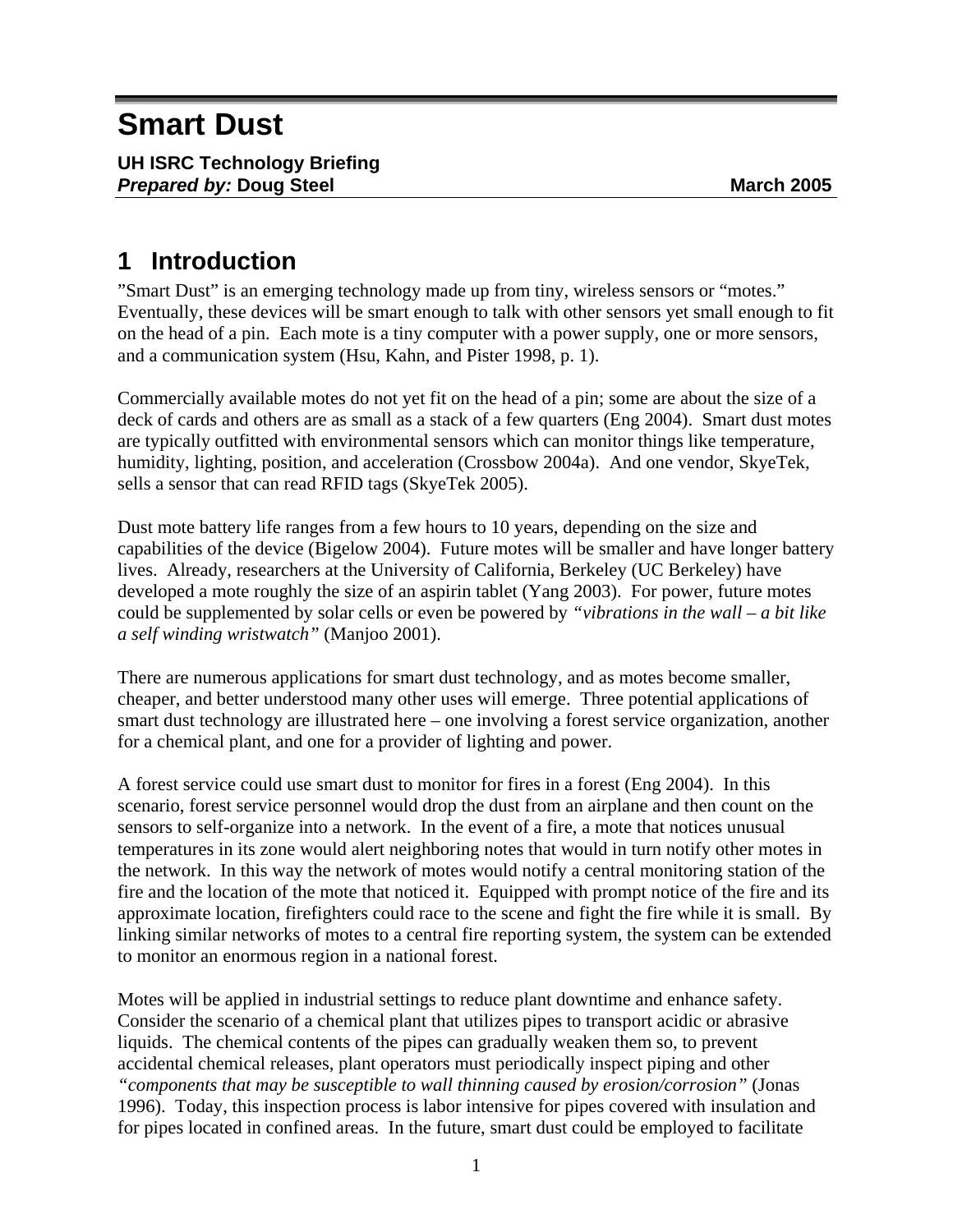inspections. With this, a plant operator would place several corrosion-detecting motes on piping throughout the plant and then configure a central monitoring station to receive status updates from the motes. And because the motes can be installed under pipe insulation, plant personnel would no longer need to manually remove insulation to evaluate the condition of a pipe (Gibbons-Paul 2004). With this system, the plant manger benefits from having up-to-date status information of all piping while avoiding the costs of manual inspections.

In business, smart dust will be applied in similar innovative ways to improve services and save money. One such scenario involves a local lighting and power organization. Today, in order to determine which of thousands of street lights, are out or in need of service the power company periodically surveys the lights after sunset or waits for a customer complaint. But imagine if the organization monitored its service area with thousands of cheap, light-sensor equipped motes. The firm can now immediately pinpoint the location of non-working lights without incurring the labor and transportation costs of a physical survey. Repairs can be organized in a more systematic manner, complaint calls can be reduced, and customers will be more satisfied (Wired 2003).

This paper focuses on business applications of smart dust. It begins with an executive overview of the technology which is followed by a discussion of current and potential business applications. Also, the cost of smart dust technology and a list of vendors is presented. Before concluding, the paper highlights problems and issues associated with smart dust.

### **2 Overview of Smart Dust**

This section describes smart dust, beginning with a summary of early development work at UC Berkeley. Also presented are two notable smart dust applications completed in the beginning stages of smart dust history. This is followed by a description of current smart dust offerings and expected trends for the technology.

#### **2.1 History**

Smart dust was conceived in 1998 by Dr. Kris Pister of the UC Berkeley (Hsu, Kahn, and Pister 1998; Eisenberg 1999). He set out to build a device with a sensor, communication device, and small computer integrated into a single package. The Defense Advanced Research Projects Agency (DARPA)<sup>1</sup> funded the project, setting as a goal the demonstration *"that a complete sensor/communication system can be integrated into a cubic millimeter package"* (Pister 2001). (By comparison, a grain of rice has a volume of about 5 cubic millimeters.)

In the early stages of the project, the team gained experience by building relatively large motes using components available *"off the shelf"* (Pister 2001). One such mote, named "RF Mote," has sensors for *"temperature, humidity, barometric pressure, light intensity, tilt and vibration, and magnetic field"* and it is capable of communicating distances of about 60 feet using radio frequency  $(RF)$  communication<sup>2</sup> (Pister 2000). If the mote operated continuously, its battery would last up to one week (ibid).

 $\overline{a}$ <sup>1</sup> DARPA is the agency that funded the research that became the basis for the Internet (Johnson 2003).<br><sup>2</sup> PE communication is a common communications scheme that is found in household products such as

 $2$  RF communication is a common communications scheme that is found in household products such as the cordless telephone.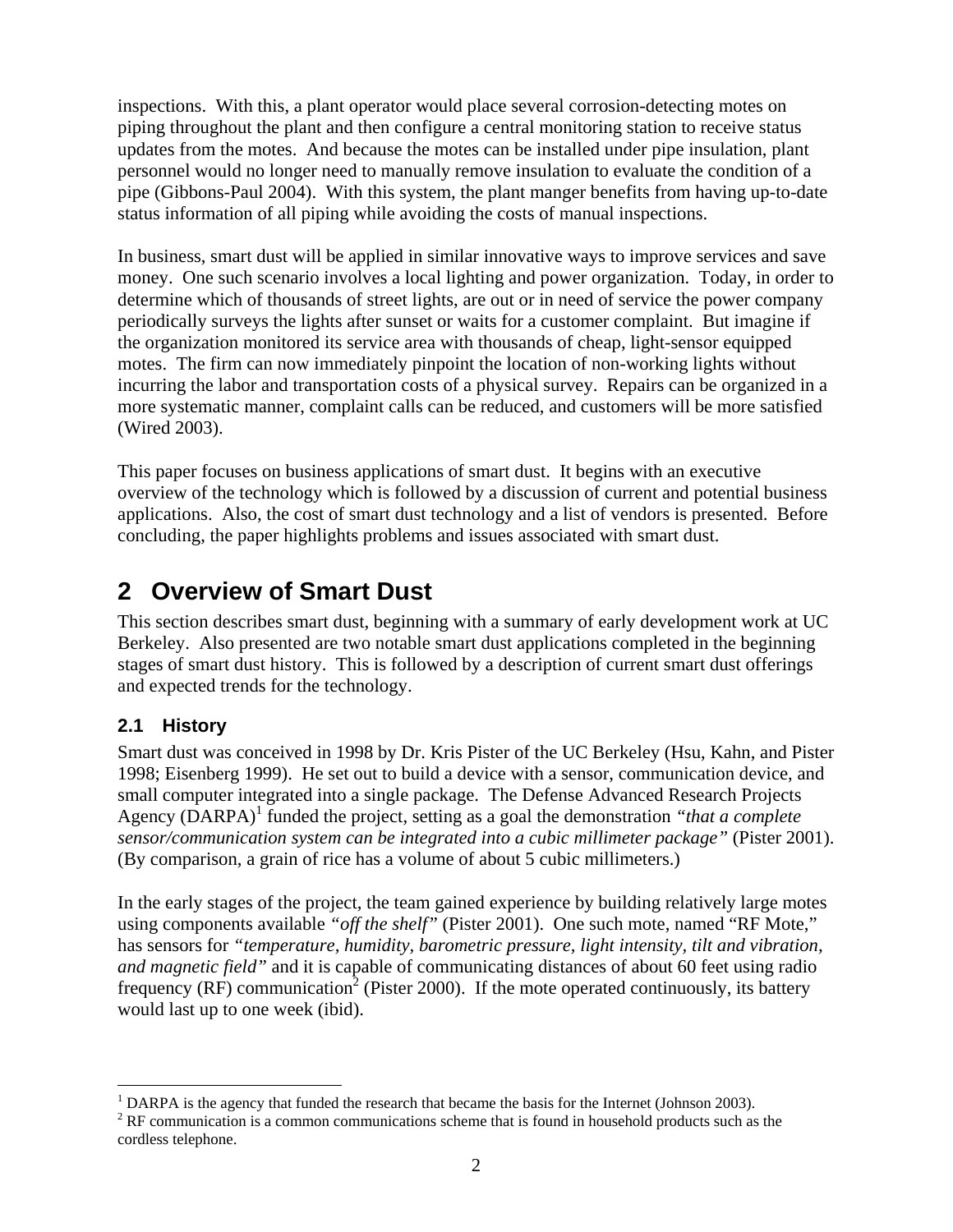One of the issues that the UC Berkeley team faced in building smaller motes involved powering the device. Small batteries help minimize the size of the resulting mote, but they contain less energy than traditional, larger batteries and thus, they have shorter life spans<sup>3</sup> (Yang 2003). However, long battery life is critical to applications where it would be costly, inconvenient, or impossible to retrieve a smart dust mote in order to replace its batteries. This would be true, for example, with temperature and humidity-monitoring motes placed inside the walls of a building during its construction (Eisenberg 2002, cf. Pescovitz 2001).

Faced with the trade-off between miniaturization and long battery life, early smart dust developers leaned toward miniaturization. The Smart Dust project Web site states that *"[t]he primary constraint in the design of Smart Dust motes is volume, which puts a severe constraint on energy since we do not have much room for batteries or large solar cells"* (Pister 2001). However, the team applied tactics to conserve the available energy to prolong battery life. One approach, taken by Dr. David Culler, was to design *"software that enabled the motes to 'sleep' most of the time yet 'wake up' regularly to take readings and communicate"* (Schmidt 2004). This allows for energy conservation during the sleep period.

The UC Berkeley team equipped some of their early motes with optical communication systems in order to reduce power consumption and allow for a smaller device (Warneke et al. 2001). With this scheme, a mote designated as *"active"* was equipped with a transmitting device similar to what is found in the laser pointers used by presenters in business presentations (ibid, p. 48). Another energy-saving approach the researchers explored was passive transmission (Hsu, Kahn, and Pister 1998). A mote with a passive communication system does not have an *"onboard light source"* but instead it uses a series of mirrors controlled by a small electrical charge (Warneke et al. 2001, p. 47). When a laser is pointed toward the mote, it can rapidly adjust the position of its mirrors to send messages encoded in pulses of light; the message could then be read by a special optical receiver. This passive communication system proved effective in reducing energy consumption, but it has limitations because passive motes in a network cannot directly *"communicate with one another*" and instead have to *"rely on a central station equipped with a light source to send and receive data from other motes"* (ibid, p. 48).

A common mote communication scheme utilizes radio frequency (RF) signals to communicate

#### *"The important part of this is that it's incredibly reliable because if one node goes down, another picks up the slack."*

- Robert Conant, V.P. and co-founder, Dust Networks, quoted in *Signal Magazine* (Lawlor 2005)

 $\overline{a}$ 

over relatively short distances.<sup>4</sup> This allows designers to minimize mote size and power consumption (Webb 2003). When communicating, the devices compensate for this by passing each message to a neighboring mote which, in turn, passes the message on to another nearby mote, and so on, until the message reaches the destination – the central monitoring station

<sup>&</sup>lt;sup>3</sup> Solar cells have a similar design trade off. Large solar cell systems provide more energy than small ones.<br><sup>4</sup> The maximum distance motes can transmit using BE communications is approximately 20 to 160 feet; the <sup>4</sup> The maximum distance motes can transmit using RF communications is approximately 30 to 160 feet; the exact value for a particular type of mote depends on its design (Webb 2003, cf. SkyeTek 2005).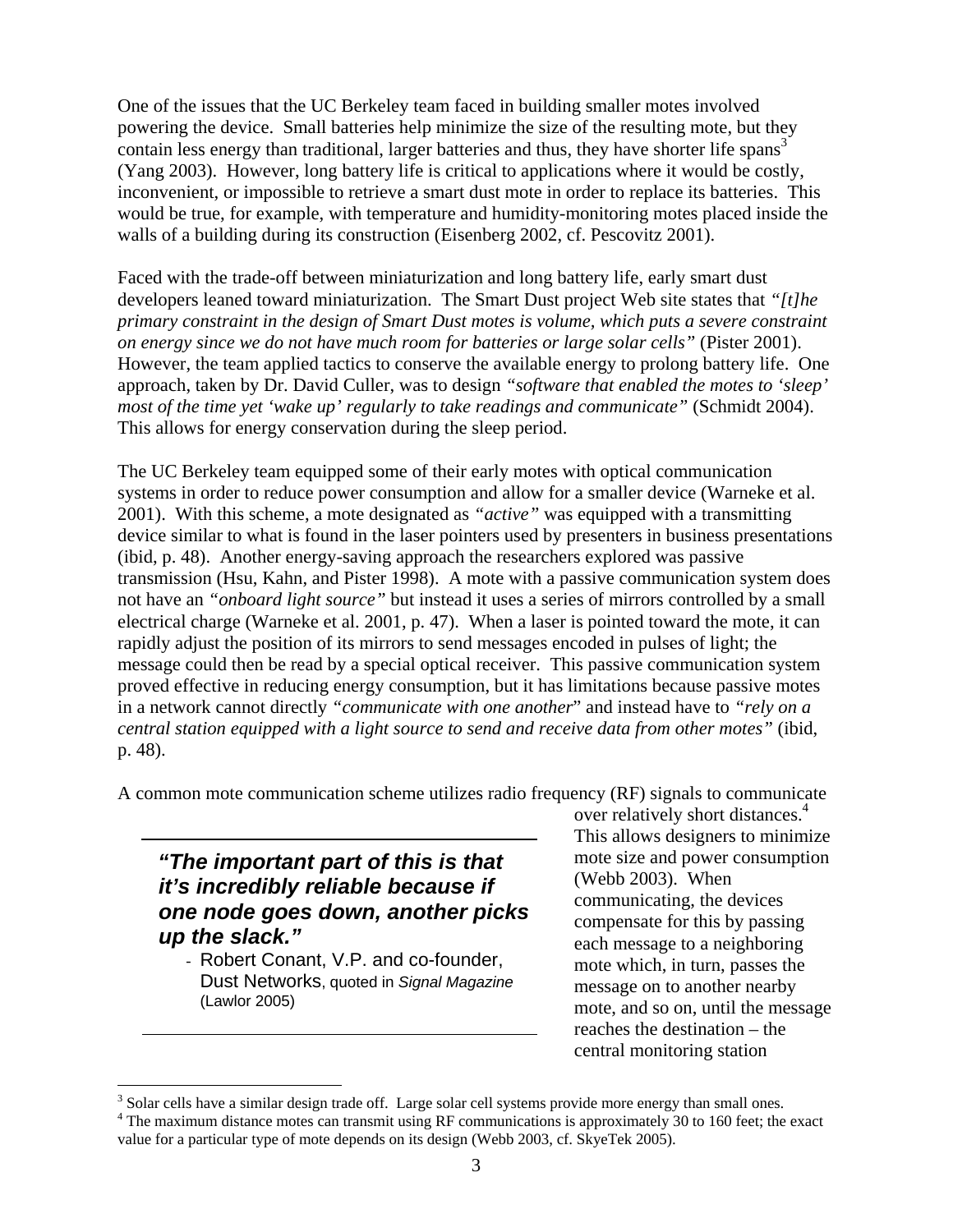associated with the group of motes (ibid). This is not unlike a gossip grapevine (Vogelstein 2004). As implemented, the networks formed by motes are fairly robust; that is, a network of motes continues to perform even if some of its communication paths fail to operate. And once a mote is placed in an existing network, it adapts to blend in with the other nodes to form a larger network; and when a mote fails, the other devices in the network take over its load (ibid). The operation of motes in a mesh network has been described as analogous to the way a soccer team passes the ball until it reaches its destination (Kharif 2004).

During the course of the Smart Dust project, Professor David Culler and a team of researchers at UC Berkeley created the TinyOS operating system (Yang 2003). Once installed on a mote, this software is responsible for operating the device, managing its power consumption, and facilitating communication with other motes (ibid). The software is open-source and available at *http://www.tinyos.net* (Webb 2004).

The Smart Dust project resulted in laboratory and field demonstrations of a few generations of motes with names like Clever Dust, Deputy Dust, Daft Dust, and Flashy Dust (Pister 2001). More importantly, it spurred the interest of numerous other academic and corporate researchers. Two examples of their work are provided in the following section.

#### **2.2 Early Applications**

 $\overline{a}$ 

In a demonstration, smart dust was used to detect vehicles traveling through an isolated desert area in Palm Springs, California. The experiment, conducted with the U.S. Marine Corps, began when an unmanned airborne vehicle (UAV) flew over the area, dropped 8 motes (which were wrapped in protective foam) and then departed (Hill 2003). After deployment, the motes organized themselves into a network and then began to lookout for moving vehicles<sup>5</sup>; when a vehicle was detected, the mote recorded tracking information about the event. Eventually, the UAV plane flew over the scene and retrieved each node's tracking data and then, finally, returned to its home based to deliver the data it collected. The experimenters successfully downloaded the vehicle tracking information from the plane for display on a personal computer. In doing so, they showed how smart dust can be used by military and law enforcement personnel to unobtrusively monitor movement within a region.

Scientists at the University of California at San Diego approach smart dust from a biotechnology perspective to produce motes from chemical compounds rather than electrical circuitry (Sailor, Bhatia, Cunin 2002). While not yet commercially available, their motes have proved useful in laboratory environments (Link and Sailor 2003). One experiment demonstrated the use of smart dust to detect the presence of hydrocarbon vapors from approximately 65 feet away (Schmedake, T. A. et al. 2002). In this *"standoff detection,"* the researchers placed *"porous silicon 'smart dust' particles"* in a gas dosing chamber and monitored the experiment from a distance (ibid, p. 1270). Using a laser to illuminate the smart dust and a telescope outfitted with measurement equipment, the team detected the hydrocarbon vapors based on the changes in the light reflected from the smart dust after it had chemically reacted with the hydrocarbon vapors. While the experiment was limited to hydrocarbon vapors, the researchers predict that *"with appropriate chemical modification,"* the smart dust sensors used *"can specifically detect biomolecules, explosives, (and) chemical warfare agents* 

<sup>5</sup> According to the author describing the study, the smart dust used sensors called *"magnetometers to detect deviations in the magnetic field caused by metal contained in the vehicles"* (Hill 2003).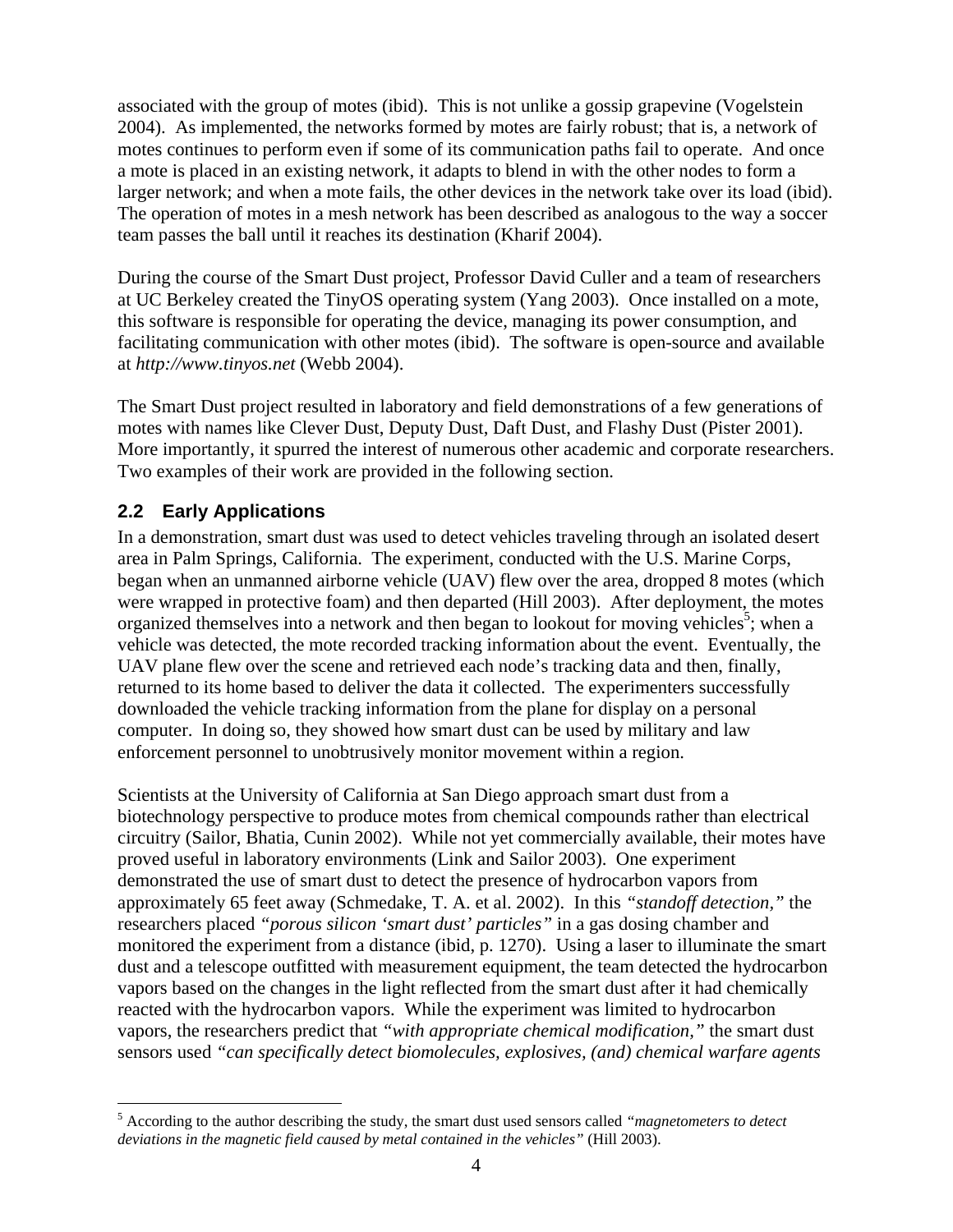*such as Sarin"* (ibid, p. 1270). As such, the standoff detection capability of smart dust will be of value to military and international weapons monitoring agencies.

#### **2.3 Smart Dust Today**

Tiny, ubiquitous, low-cost, smart dust motes have not yet been realized, however, some reasonably small motes are commercially available. One of these, the MICA2DOT $\mathfrak{h}$ , is available from Crossbow Technology, Inc. The unit becomes a mote once a small sensor board, coin battery, and antenna are added to the product (Crossbow 2004b). In addition, Crossbow sells larger motes (about the size of a deck of cards), which are compatible with more types of sensors. Other commercially available motes are sold by Dust Networks. This company offers motes which are *"about the size of a matchbook,"* operate on two AA batteries and have a 5-year battery life (Metz 2004).

Many of the sensors available for smart dust motes are micro-electromechanical systems (MEMS) (Hoffman 2003). MEMS contain microscopic devices, *"usually with a moving part,… integrated together with at least some electronic circuitry"* (Clarke 2002). MEMS are in use today in modern automotive airbags. These are *"dot-sized motion sensors… (that) measure deceleration"* and provide its data to a small computer which decides when to deploy an airbag (Eisenberg 1999).

In late 2003, UC Berkeley announced a revolutionary mote called "Spec." The device is complete with sensors and a communication system yet, without its battery and a few additional mote components, Spec is about the size of an aspirin tablet.<sup>7</sup> Because the device fits on a single chip, it costs less to produce and thus, according to Professor David Culler, "*opens the path to very low cost deployments of a large number of motes*" (qtd. in Yang 2003). Additionally, the mote operates with low power consumption – its transmitter requires *"1,000 times less power than a cell phone"* (ibid). This is possible because the device is configured only to talk to nearby motes rather than across a room to a base station.

#### **2.4 Future Trends**

 $\overline{a}$ 

Smart dust vendors and researchers indicate that motes sold in the future will be smaller and cheaper (Johnson 2003, cf. Bigelow 2004). Also, motes will likely have revolutionary power sources such as fuel cells or the ability to *"'scavenge' energy to make smart-dust devices run longer"* by *"drawing off the ambient vibration energy generated by an industrial machine or gathering energy from low levels of light"* (Hoffman 2003).

Even as the price of smart dust falls, revenues for the vendors of these devices are expected to increase. According to an estimate published in *Business Week Online*, the worldwide market for wireless sensor networks is expected to grow from \$347 million in 2004 to \$7 billion by 2010 (Kharif 2004)<sup>8</sup>.

<sup>6</sup> The name MICA refers to a platform for motes whose components are *"sandwiched together to form an integrated wireless smart sensor"* (Horton et al. 2002). This is analogous to the naturally occurring mica mineral material which splits into sheets.

<sup>7</sup> The mote lacks *"an inductor, an antenna, a… watch crystal and a power source. The (UC Berkeley) researchers said these components will add little to the size of the mote"* (Yang 2003).

<sup>&</sup>lt;sup>8</sup> Another estimate by In-Stat, a digital communications market research firm, forecasts that the market for wireless sensors is expected to be up to \$625 million by 2006 (cited in Dragoon 2005).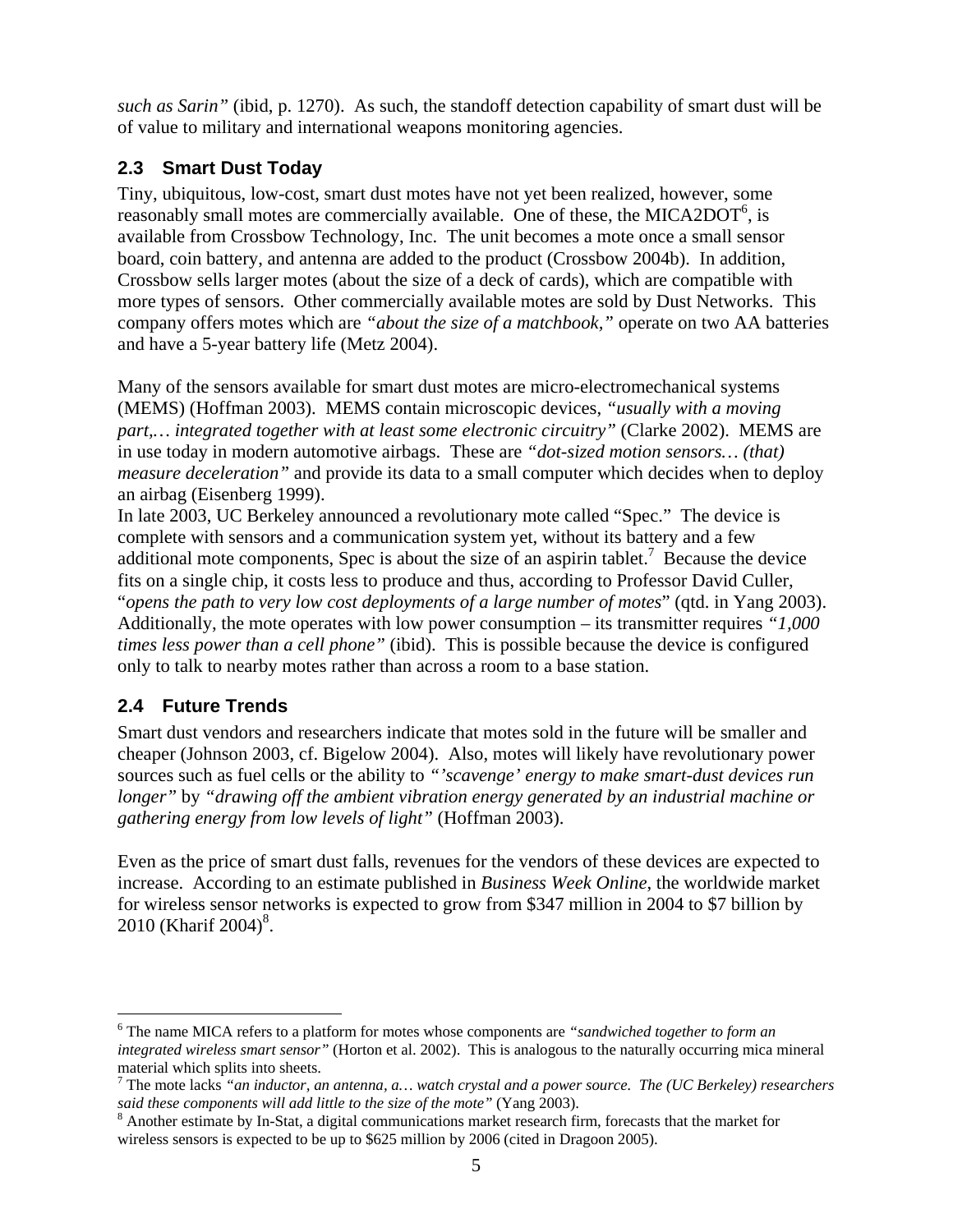# **3 Applications for Business**

Off the shelf mote systems can be configured with sensors for numerous properties including temperature, humidity, barometric pressure, light intensity, acceleration (vibration), magnetism, and acoustic levels (Crossbow 2004a). And some mote sensors can determine their locations using the national Global Positioning System (ibid). The combination of some of these capabilities in a well-designed sensor network yields numerous potential applications. To illustrate, this section will review some recent commercial and experimental applications.

#### **3.1 Demonstrated Applications**

Energy company BP is experimenting with motes on the Loch Rannoch, an *"885-foot oil tanker*," to determine if they are useful in predicting failures of onboard machinery. (Economist 2004). The firm placed 160 motes near some of the ship's equipment to measure things like *"vibrations in the ship's pumps, compressors, and engines"* as an indicator of potential failure (Takahashi 2004). The configuration is set up to initiate an alert if it detects unusual vibration or motion. Technicians responding to the alert could fix the problem before it results in a more serious condition. Since ships carry limited amounts of onboard tools and

#### *"We have some very expensive equipment on those ships, and now we can monitor the status of that equipment 24 hours a day."*

- Harry Cassar, Technology Director, BP, quoted in *San Jose Mercury News* (Takahashi 2004)

spare parts, catching a problem before it becomes serious could help BP avoid the costs and delays associated with delivering parts to the ship. If motes perform as expected and also survive the harsh marine environment, BP will likely outfit more of it assets with smart dust (ibid). Their experiment demonstrates the use of relatively low cost motes to help protect expensive machinery.

Recently, Accenture Technology Labs installed a wireless sensor network at Pickberry Vineyards in order to demonstrate the benefits of its "Remote Sensor Network" (Accenture 2004). The experiment required placement of motes *"across a 30 acre area to continuously sense humidity, wind, water, and soil and air temperature"* (ibid). The system designers made the mote data available on the World Wide Web to authorized users by configuring the system to upload the sensor data from the mote base station to the Internet via a cellular telephone link. The sensors provide information that will allow Pickberry personnel to, based on *"soil moisture and air humidity,"* optimize *"watering schedules for a specific area"* (ibid). Also, the setup provides prompt notice of *"events such as frost, disease, and pests"* (ibid). Armed with this information, Pickberry management may be able to improve the yield of its crop and lower its costs.

In 2002, motes were applied by John Anderson, a field biologist, to solve an environmental monitoring problem (Schmidt 2004). Dr. Anderson wished to determine the needs of a species of seabirds (Leach's Storm-Petrels) that nest on Great Duck Island, Maine. This is a challenge because the birds only return to their burrows at night, after a feeding at sea during the day (eNature 2002). In order to learn more about the birds, Dr. Anderson *"has had to get down on his stomach and stick an arm into the burrows, which scares the petrels and threatens the survival of their young"* (Schmidt 2004). Now, he can simply hop on the Internet. He and his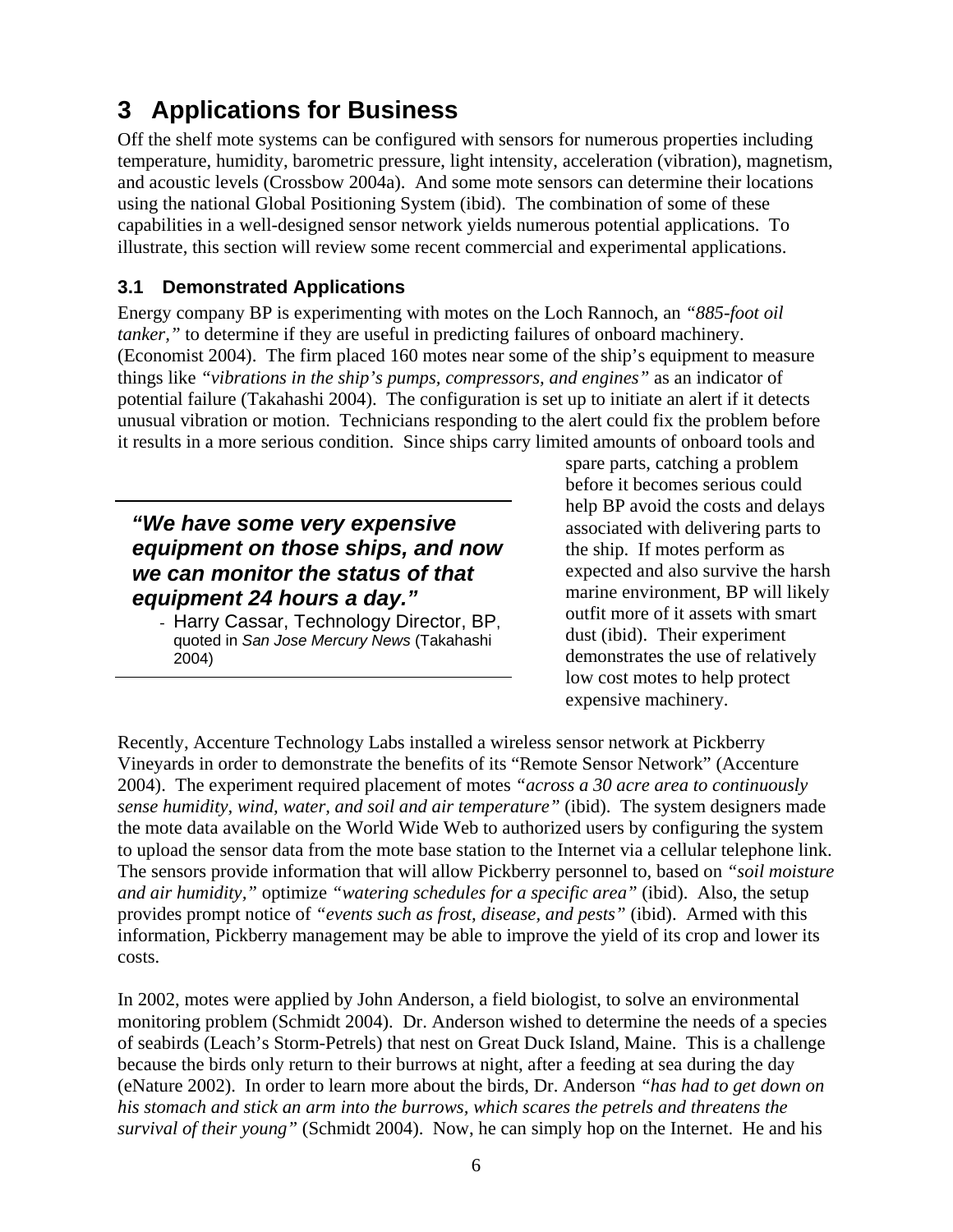team installed a smart dust network with sensors that detect the presence of the birds and also monitor the *"temperature, humidity, and barometric pressure"* in a region (Schmidt 2004). The sensors transmit their readings to a nearby base station which is connected to the Internet. Because of smart dust, researchers may now gather real time habitat data from the Internet<sup>9</sup> without intruding on the nesting birds.

Dan Bertocchini, an energy manager for supermarket chain Supervalu, Inc., is experimenting with 19 motes (from Dust Networks) in one of the chain's Minneapolis stores (Dragoon 2005). Over two-thirds of the chain's stores do not have *"submeters"* to *"pinpoint the energy usage of specific pieces of equipment such as refrigeration racks and condensers"* (ibid). By placing wireless sensors on individual devices in the store, Mr. Bertocchini can pinpoint the energy use of specific pieces of equipment and use the information to root out energy waste by targeting specific machines for repair or adjustment. His approach is unique because he does not necessarily plan to put sensors in every store; instead, he will simply move a set of sensors from store to store to perform energy consumption studies. Given that refrigeration is a significant expense for grocery stores, the experiment is well positioned to improve the profits of Supervalu (ibid).

#### **3.2 Potential Applications**

Steve Glaser, an associate professor at UC Berkeley is investigating the usefulness of smart dust in evaluating the structural soundness of buildings and other structures (Pescovitz 2001). The approach employs motes equipped with seismic accelerometers to detect slight movements in building support beams and columns. Data from these motes would be of value after a building is suspected of sustaining earthquake damage because the data could be used to certify the structural soundness of the building. An alternative means of identifying *"beam buckling and structural bruises"* are *"tearing down downs of sheetrock"* (ibid). Clearly, a relatively small investment in smart dust motes could pay off if a building could be deemed safe for reentry in a matter of hours rather than closing the building *"for months to undergo a detailed inspection"* (ibid).

Science Applications International Corp., a government contractor, is using smart dust to develop an *"advanced perimeter security system… for the U.S. military"* (Eng 2004). The system will provide an inexpensive means of *"persistent surveillance"* that is easy for soldiers to install and maintain (ibid). This project illustrates how smart dust can be used to implement a security system. Similar technologies could be used to build low cost home and office security systems which can be installed easily and quickly (Bigelow 2004).

Smart dust lends itself to energy saving initiatives. An office building could be outfitted with hundreds of motes that sense light and temperature levels as well as determine when people are present in a room or region (Manjoo 2001). The smart dust network would then provide information to a controller that could turn off the lights when a room was empty and adjust the air conditioning or heating to save costs in a region that is vacant. And since the system would be automatic instead of relying on a human to remember to flip a switch, savings are maximized. Mike Horton, CEO of Crossbow, summed up the benefits in an interview with a newspaper columnist: *"We think on air conditioning costs, motes could save 20 percent on electrical bills, and they're 50 percent to 80 percent cheaper to install than wired sensors"*  (qtd. in Takahashi 2004).

 $\overline{a}$ 

<sup>9</sup> The habitat monitoring data is available via *http://www.greatduckisland.net*.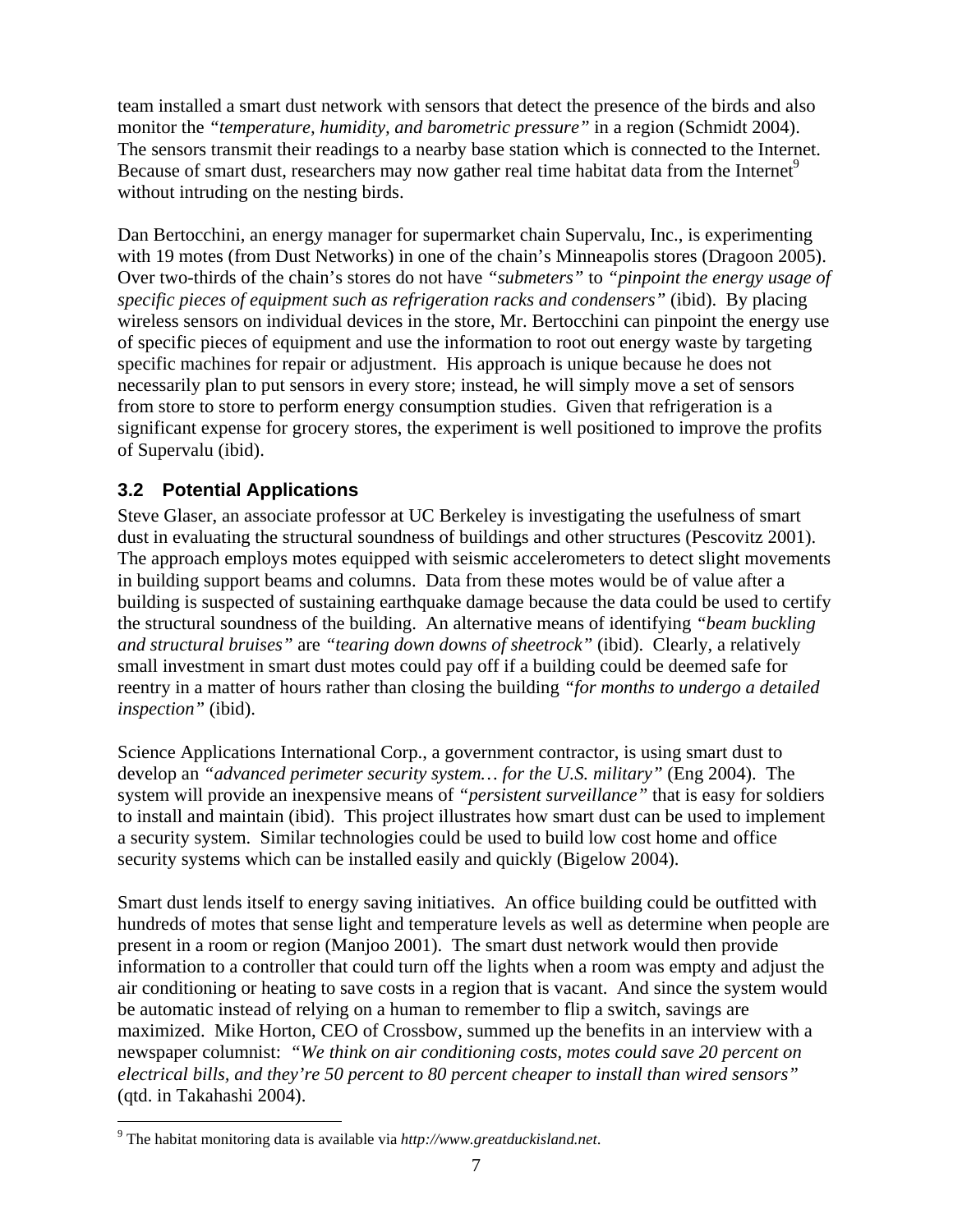In another application, motes will soon be used for remote environmental monitoring in an effort to preserve the painted walls and ceilings of Buddhist temples located in caves near the Chinese town of Dunhuang (Pescovitz 2003, cf. Weintruab 2004). Conservationists presently monitor the caves' environments to identify the conditions causing deterioration of the paintings. The issue is that to get information from the existing weather station, technicians have to *"enter the caves to gather the data, and their very presence adds to the degradation"*  (Weintruab 2004). Steven Glaser, Assistant Professor of Civil and Environmental Engineering at UC Berkeley, and his team will install motes that monitor *"temperature, barometric pressure, humidity, and vibration"* (Pescovitz 2003 p. 1). The benefit of the dust motes is that now, a technician can take readings *"without unlocking and entering the caves"* (ibid, p. 2).

### **4 Cost and Availability**

Smart dust products are available to early adopters in the form of wireless sensors that become part of a communication network. As discussed in section 2.3, these motes are not dust-sized – they range in size from that of a stack of three U.S. quarters to the size of a deck of playing cards.

Several manufacturers offer prepackaged solutions for building controls, industrial monitoring, and security; these include, but are not limited to: Dust Networks, Millennial Net, and Sensicast. Each has similar offerings of hardware and the associated software required to operate it, but the later two target their product lines to original equipment manufacturers and system integrators (such as management and technology consulting firms). Another vendor, Ember, sells computer chips and embedded software to meet the needs of mote manufacturers (Ember 2005).

Experimenters and researchers with interest in smart dust may purchase products from Crossbow Technology and MicroStrain. Crossbow's motes can be outfitted with sensors that detect phenomena such as acceleration, barometric pressure, position, light intensity, sound, magnetic field, humidity, and temperature (Crossbow 2004a). MicroStrain's motes can be used for industrial monitoring; that firm offers wireless sensors which perform the functions of an accelerometer, strain gauge, or thermocouple (MicroStrain 2005).

SkyeTek, Inc. offers an RFID reader, the SkyeRead M1-Mini, that connects with the Crossbow MICA2DOT wireless sensor platform to form an RFID reader mote (Goode 2004). A columnist describing the configuration noted that *"[t]he sensor and the reader are each about the size of three stacked quarters"* and that *"[t]he MICA2DOT can run up to seven years on a coin cell battery"* (ibid). The resulting RFID reader mote is compatible with multiple brands of RFID tags and it would be useful in applications where the reader is close to the tag -- the product data sheet indicates that when operating, the reader must be within approximately 3" of the tag (SkyeTek 2005). This range doubles if an external antenna is added to the reader, but this would make the mote configuration larger. However, the mote platform itself interacts with its communication base station in a normal fashion; the base station can be up to about 160 feet away from its motes (ibid).

Prices for smart dust implementations vary depending of the desired mote capabilities, installation requirements, and the volume of the purchase. For example, a recent Sensicast installation which monitors industrial motors in a California nuclear power plant cost about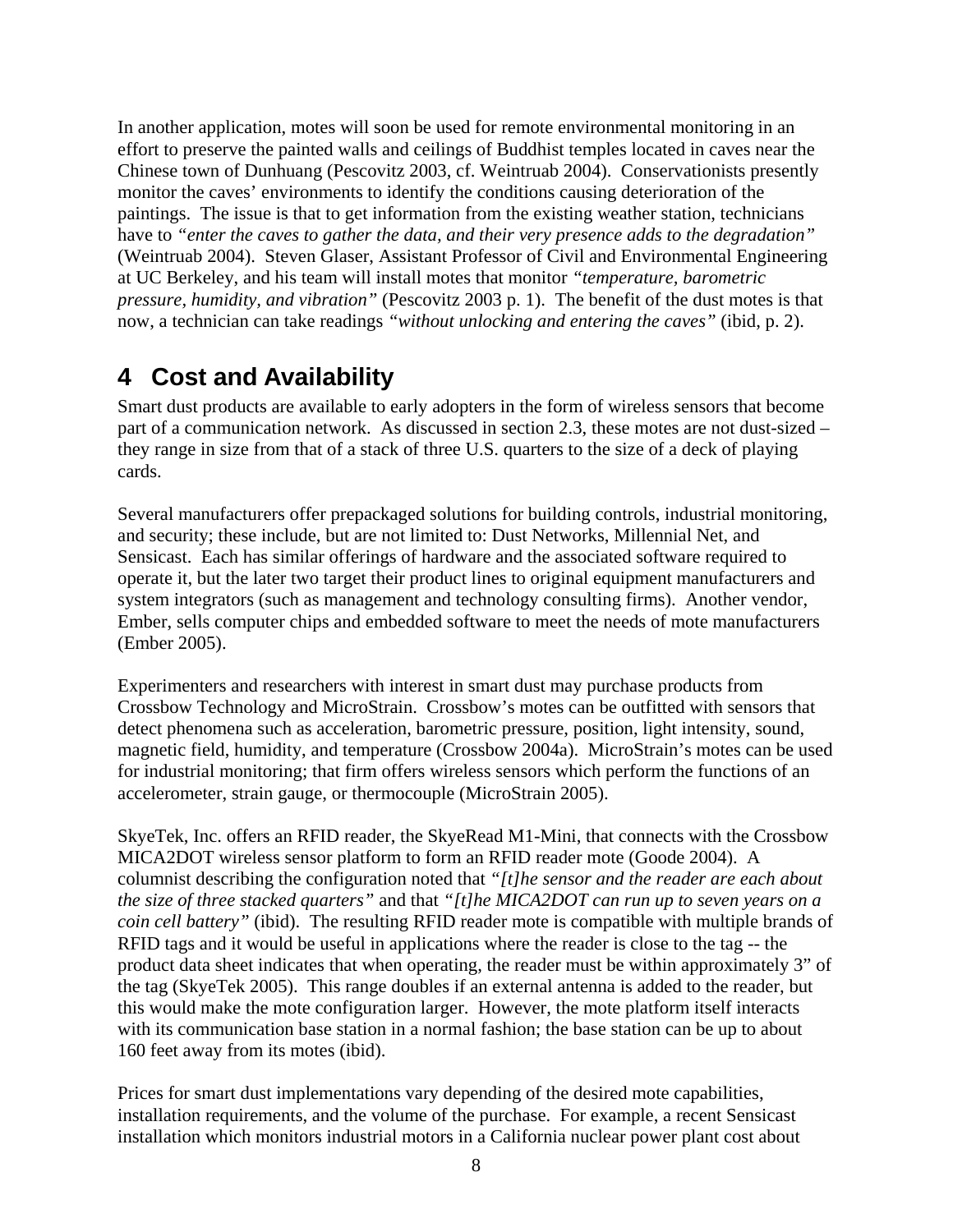\$500 per mote plus an additional *"\$500 each for installation to cover the paperwork and analysis that must precede any change in a nuclear power plant"* (Dragoon 2005). But a simple Sensicast building control application would only cost about \$250 to \$350 per mote (ibid).

The price for motes from Crossbow is about \$150 each, but for volume purchases, the price per unit plummets to as low as \$40 (Bigelow 2004). The CEO of Crossbow expects prices to drop to about \$10 or less per unit *"in the near future"* (qtd. in Bigelow 2004). Also, for about \$2000, experimenters may purchase a kit from Crossbow which includes 8 mote platforms, 5 sensors, and a base station board (Crossbow 2005). The base station board is in the form of a computer card which can be installed in a typical personal or laptop computer.

One factor to consider when estimating the costs of smart dust networks is ease of installation. Battery operated motes do not require the installation of additional electrical wiring and their installation simply requires a screwdriver (Dragoon 2005). In comparison to traditional wired sensors, a smart dust mote requires no wiring and this results in both lower labor and materials costs.

Clearly, early adopters have several commercial smart dust products available to them in the price range of a few hundred dollars. Late adopters can expect lower prices as the price per mote falls. This is supported by an Intel report excerpt:

> *"Researchers at Intel expect that, with re-engineering, Moore's Law and volume production, motes could drop in price to less than \$5 each over the next several years"* (Intel 2005).

The Intel report utilizes Moore's Law, which postulates that *"the number of transistors on a chip roughly doubles every two years, resulting in more features, increased performance and decreased cost per transistor"* (ibid). Based on this law, the assumption of a \$5 mote in the year 2010, and of the price halving every 18 months, the price of a smart dust mote should reach about 65 cents in 2015 and 5 cents in 2020. This is depicted in figure 1.

Another indicator of future prices is the aspirin-sized "Spec" mote. Dr. Jason Hill of JLH Labs estimates that, when produced in large quantities, Spec and its associated components can be



*Figure 1. Price Trend Estimate for Smart Dust Motes.* 

produced for a total of about 62 cents per mote (Hill 2005). Once commercially available, Spec is well positioned to appeal to later adopters with its low price and small size.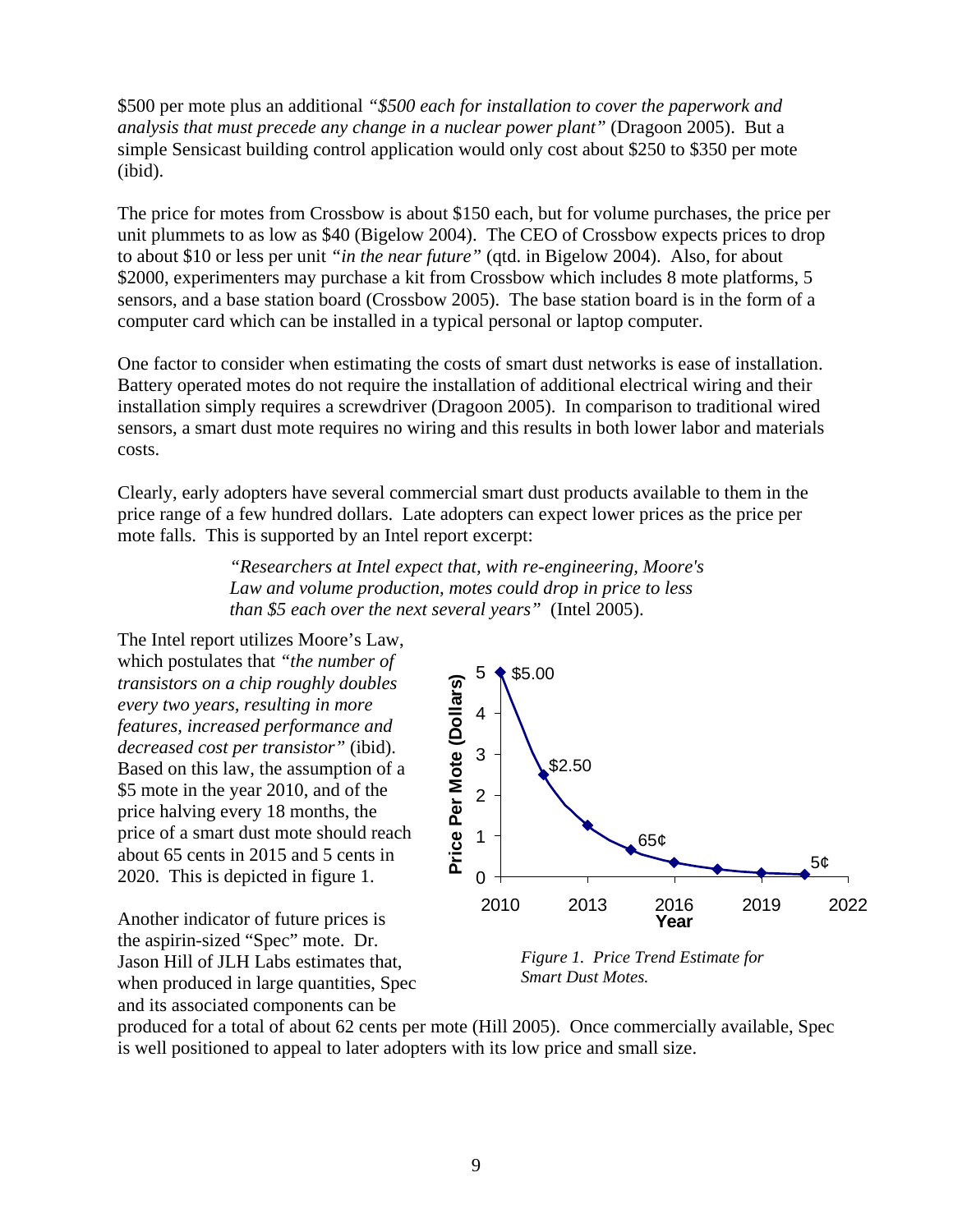### **5 Issues**

The development and use of smart dust raises some issues and concerns for stakeholders. These include privacy issues, potential system security weaknesses, the need for standards, and the environmental impacts of smart dust. Each of these issues is discussed below.

#### **5.1 Privacy**

It's easy to imagine that tiny smart dust sensors could be used for mischievous, illegal, or unethical purposes. Corporations, governments, and individuals could use motes to monitor people without their knowledge. And smart dust could become the tool of choice for corporate espionage. Privacy issues such as these have been raised before. In one case, during an interview with smart dust inventor Kris Pister, a reporter asked about the *"dark side"* of the technology. Dr. Pister replied, *"I believe that the benefits will far, far outweigh the drawbacks, but I'm hardly unbiased"* (qtd. in Edwards 2001). These issues are not easily resolved, but as smart dust becomes smaller, cheaper, and more prevalent, privacy concerns are likely to increase.

#### **5.2 Security**

Smart dust motes, as networked computing devices, are susceptible to security concerns similar to that of computers on the Internet. One of these susceptibilities is due to the fact that motes in a network are reprogrammable. This feature allows an administrator to update the software on a single mote and then command it to pass the update along to all the other motes in the network (Culler and Mulder 2004). Although the mote identity verification algorithms in the TinyOS operating system would make it difficult, this mote software feature could be exploited by hackers and eavesdroppers (ibid). In applications that gather sensitive data, system designers should be aware that there is a risk that the data could be compromised.

#### **5.3 Standards**

 $\overline{a}$ 

As interest in smart dust increases and more manufacturers produce motes, end users will have more choices when building a system. However, not all smart dust devices would work effectively together without standards. Fortunately, a set of standards is forthcoming -- an alliance of industry leaders has proposed the  $\mathbb{Z}$ igBee<sup>10</sup> standards (Economist 2004). Once agreed upon by industry and released by the Institute of Electrical and Electronics Engineers (IEEE), the standards will apply to *"residential, industrial, and building controls"* (ibid). And the alliance is well positioned to draft additional standards should the need arise due to the discovery of new applications for the technology.

#### **5.4 Environmental Impacts**

After smart dust is sprinkled in a remote or desolate area to accomplish a monitoring function, it is not easily or inexpensively retrieved. If a mote fails and is consequently abandoned by its owner, there is an environmental impact. A mote's environmentally unfriendly components include integrated circuits, a battery, and a printed circuit board. Clearly, motes have environmental impacts that should be considered by users. It is somewhat ironic that negative environmental consequences could arise from the use of smart dust for an environmentally sound purpose such as protecting a forest from fires.

 $10$  ZigBee is named after "the zigging and zagging of bees, which are individually simple organisms that work together to tackle complex tasks" (Wired 2003).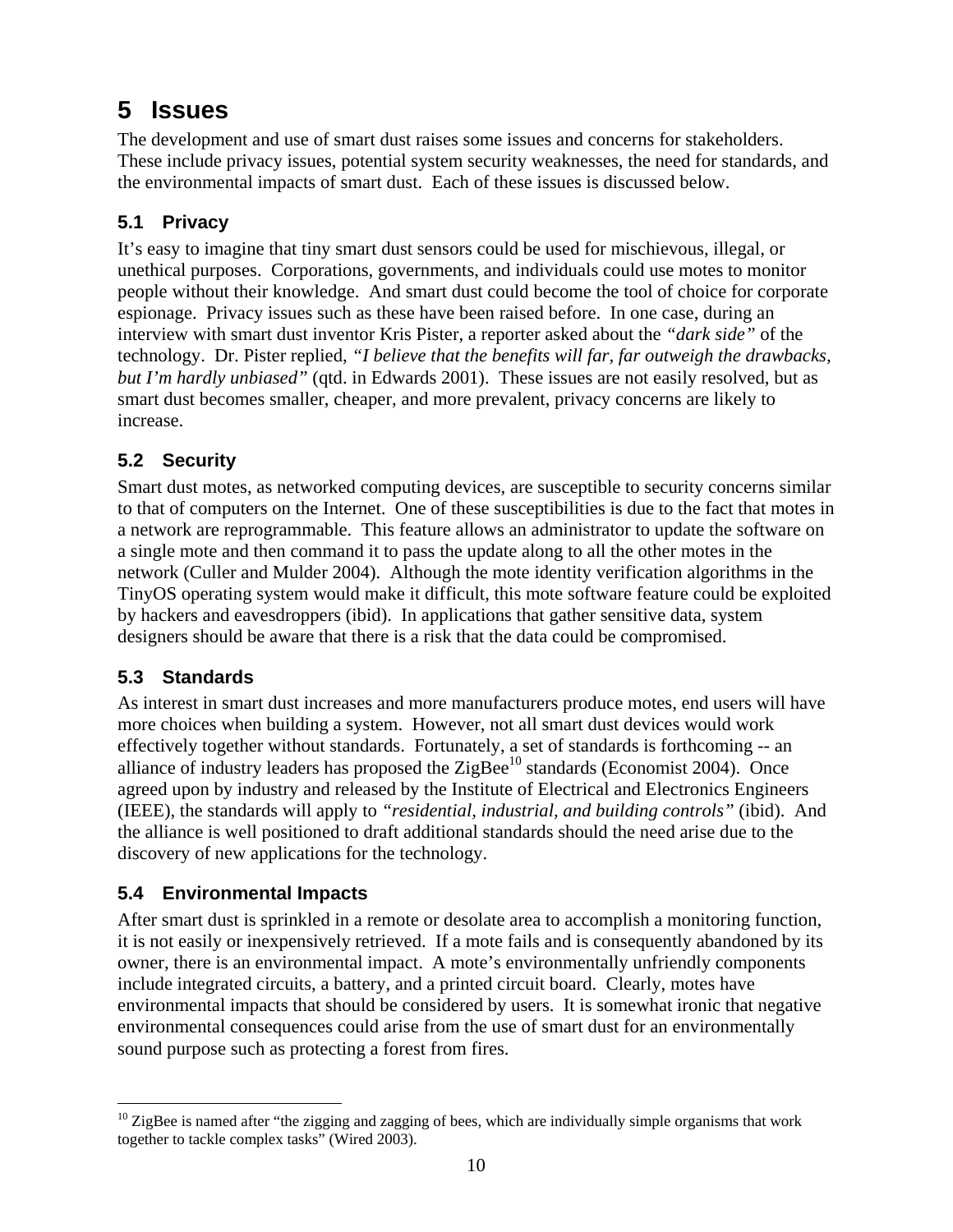Some environmental concerns might be raised about motes that draw on radioactive power sources. At this time, commercially available motes do not use radioactive power sources, but a limited amount of research in the area has been completed (Webb 2004). The appeal of these special power sources is the amount of energy that a very tiny battery can produce. This has been demonstrated by Cornell University scientists who developed an isotope-based *"cubic millimeter-sized battery*" that could supply power to a mote *"for decades"* (ibid, p. 30). An atomic scientist, Stephen Schwartz, said in an article that motes with these types are batteries *"aren't likely to be very dangerous unless you ate them, or threw them in the fire and inhaled the smoke"* (qtd. in Eisenberg 2002). However, employees and consumers may object to living and working in proximity to radiation sources. And there are no guarantees that used motes with radioactive power sources would be retrieved and disposed of properly. These issues would need to be worked out before radioactive power sources could be used in commercially available smart dust devices.

### **6 Conclusion**

Smart dust technology provides wireless, remote monitoring solutions. It is available today from vendors such as Dust, Inc., Crossbow Technology, and Sensicast in the form of motes which range in size from that of a short stack of quarters to the size of a deck of cards. These motes have battery lives of up to 10 years and they support various types of sensors. Due to promising university research, future motes will likely be smaller, cheaper, and have longer useful lives.

This paper has presented examples of numerous business applications for smart dust. These examples have ranged from the use of motes to reduce energy costs in a supermarket to the application of dust motes at a vineyard to maximize crop yield while minimizing resource costs. Clearly, there are innovative uses for dust technology; and as smaller, cheaper, and longer-lasting motes become available, their use becomes feasible for additional business challenges.

### **7 Acknowledgements**

This document was prepared with support from the University of Houston Information Systems Research Center (www.uhisrc.com). Dr. Blake Ives and Barry Rupert provided substantial input as well as guidance to the author.

# **8 References**

Accenture (2004), "Remote Sensor Network: Accenture Prototype Helps Pickberry Vineyard Improve Crop Management," Accenture (Online),

http://www.accenture.com/xdoc/en/services/technology/case/pickberry.pdf, (June 1, 2004).

Bigelow, S. J. (2004), "Microscopic Monitors: A New Breed of Wireless Sensors Can Bring Senses to Networks," *Processor*,

http://www.processor.com/editorial/PrntArticle.asp?prnt=1&article=articles%2Fp2629%2F09p29 %2F09p29.asp, (July 16, 2004).

- Clarke, P. (2002), "MEMS Poised to Move into the Mainstream," *EE Times*, http://www.eetimes.com/showArticle.jhtml?articleID=18307608, (September 2002).
- Crossbow (2004a), "MTS/MDA Sensor and Data Acquisition Boards User's Manual," Crossbow Technology, Inc.,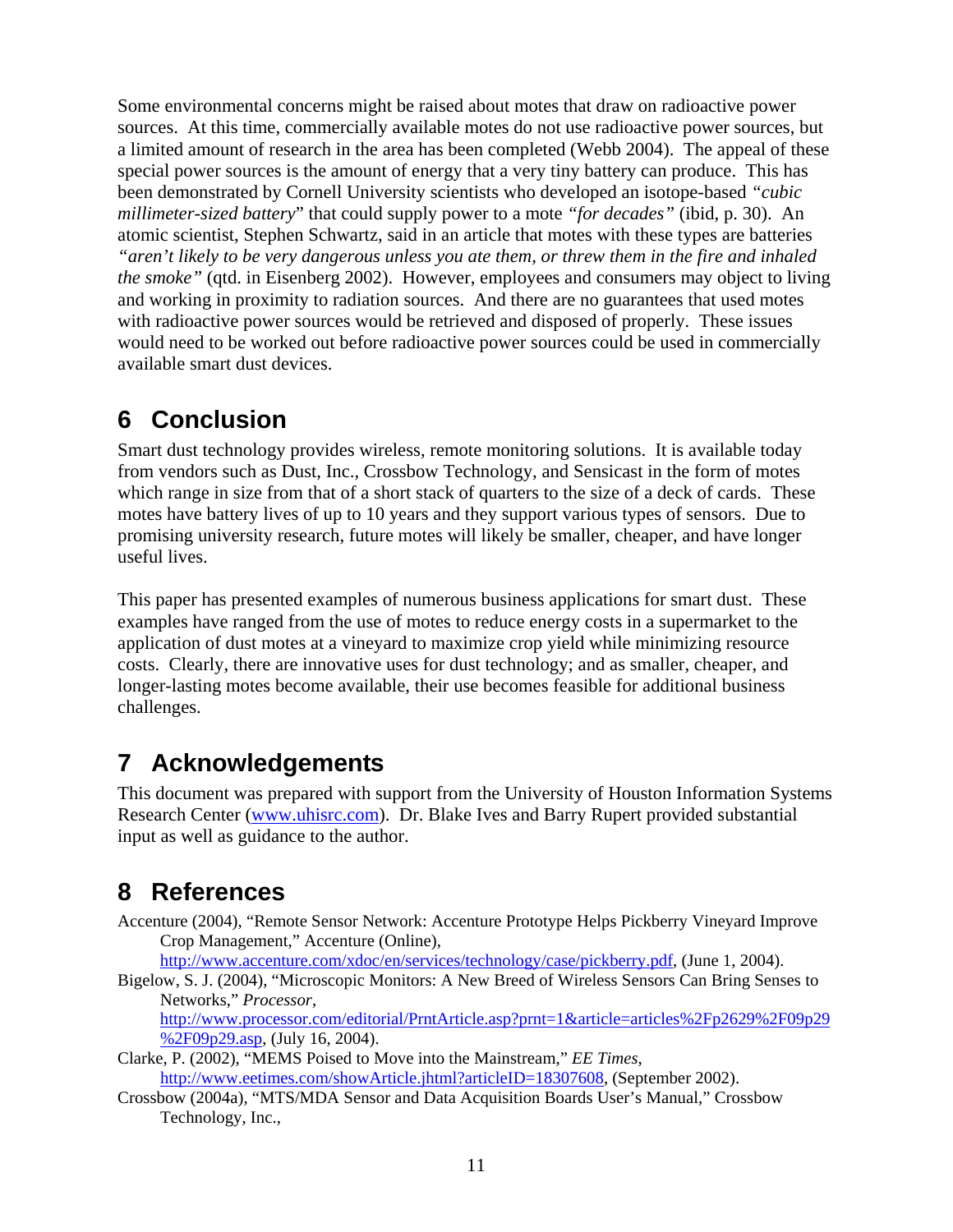http://www.xbow.com/Support/Support\_pdf\_files/MTSMDA\_Series\_User\_Manual\_7430-0020- 03\_A.pdf, Revision A, (April 2004).

- Crossbow (2004b) "Smart Dust Product Information Guide," Crossbow Technology, Inc., http://www.xbow.com/Support/Support\_pdf\_files/XBOW\_Smart\_Dust\_ProductInfoGuide.pdf (Dec. 22, 2004).
- Crossbow (2005) "MICA2/DOT Professional Kit," Crossbow Technology, Inc. (Online Catalog), http://www.xbow.com/Products/productsdetails.aspx?sid=69 (Current 2005).
- Culler, D. E. and Mulder, H. (2004), "Smart Sensors to Network the World," *Scientific American*, June 2004, pp. 84-91.
- Dragoon, A. (2005), "Small Wonders," *CIO Magazine* (Online), http://www.cio.com/archive/011505/et\_article.html, (January 15, 2005).
- Economist (2004), "In Dust We Trust," *Economist*, June 12, 2004.
- Edwards, R. (2001), "Eye Spy," *The Ecologist*, 31(6), July/August 2001, pp. 24-25.
- Eisenberg, A. (1999), "Dust That May Have Eyes and Ears," *The New York Times*, Sept. 23, 1999.
- Eisenberg, A. (2002), "A World of Wee Devices Seeks Some Batteries to Match," *The New York Times*, January 10, 2002.
- Ember (2005), "Getting Started," Ember Product Guide (Online), http://www.ember.com/products/guide/gettingstarted.html, (Current 2005).
- eNature (2002), "Leach's Storm-Petrel (*Oceanodroma leucorhoa*)," *eNature.com* (National Wildlife Federation Web Site),

http://www.enature.com/flashcard/show\_flash\_card.asp?recordNumber=BD0635, (2002).

- Eng, P. (2004), "Wireless Networks Made of Smart Dust," ABC News Internet Ventures, http://abcnews.go.com/Technology/CuttingEdge/story?id=97905&page=1, (Sept. 13, 2004).
- Gibbons-Paul, L. (2004), "Cutting the Cord," *Managing Automation* (Online), http://www.managingautomation.com/maonline/magazine/read.jspx?id=1179662, (July 2004).
- Goode, B. (2004), "Sensors for Security," *Sensor*s, http://www.sensorsmag.com/businesssense/bs0704/main.shtml (July 2004).
- Hill, J. L. (2003), "System Archtecture for Wireless Sensor Networks," University of California, Berkeley Doctoral Dissertation, www.jlhlabs.com/jhill\_cs/jhill\_thesis.pdf (May 2003).
- Hill, J. L. (2005), "Spec Takes the Next Step Toward the Vision of True Smart Dust," (Spec Project Web Site), http://www.jlhlabs.com/jhill\_cs/spec (March 2005).
- Hollar, S. (2000), "Macro-Motes," University of California, Berkeley Web Site, http://wwwbsac.eecs.berkeley.edu/archive/users/hollar-seth/macro\_motes/macromotes.html (Fall 2000).
- Horton, M., Culler, D., Pister, K., Hill, J., Szewczyz, R., Woo, A. (2002). "MICA: The Commercialization of Microsensor Motes," *Sensors*, http://www.sensorsmag.com/articles/0402/40/main.shtml, (April 2002).
- Hsu, V. S., Kahn, J. M., and Pister, K. S. J. (1998), "Wireless Communications for Smart Dust," Electronics Research Laboratory Technical Memorandum Number M98/2, University of California, Berkeley, http://robotics.eecs.berkeley.edu/~pister/publications/1998/smartdust\_comm\_memo.pdf (January

1998).

- Intel (2005), "Inside Sensor Network Technology," (Intel Research Area Web Site), http://www.intel.com/research/exploratory/wireless\_promise.htm, (Current 2005).
- Jonas, O. (1996), "Plant Alert: Don't Let Erosion/Corrosion Compromise Safety," *Power*, 140(2), February 1996, pp. 38-39.
- Johnson, R. C. (2003), "Companies Test Prototype Wireless-Sensor Nets," *EE Times*, http://www.eetimes.com/at/news/OEG20030128S0028, (January 2003).
- Kahn, J. M., Katz, R. H., and Pister, K. S. J. (2000), "Emerging Challenges: Mobile Networking for 'Smart Dust'," *Journal Of Communication and Networks*, 2(3), Sept. 2000, pp. 188-196.
- Kharif, O. (2004), "Bringing MEMS and Motes to Life," *Business Week Online*, http://www.businessweek.com/technology/content/oct2004/tc20041019\_7780\_tc182.htm (October 2004).